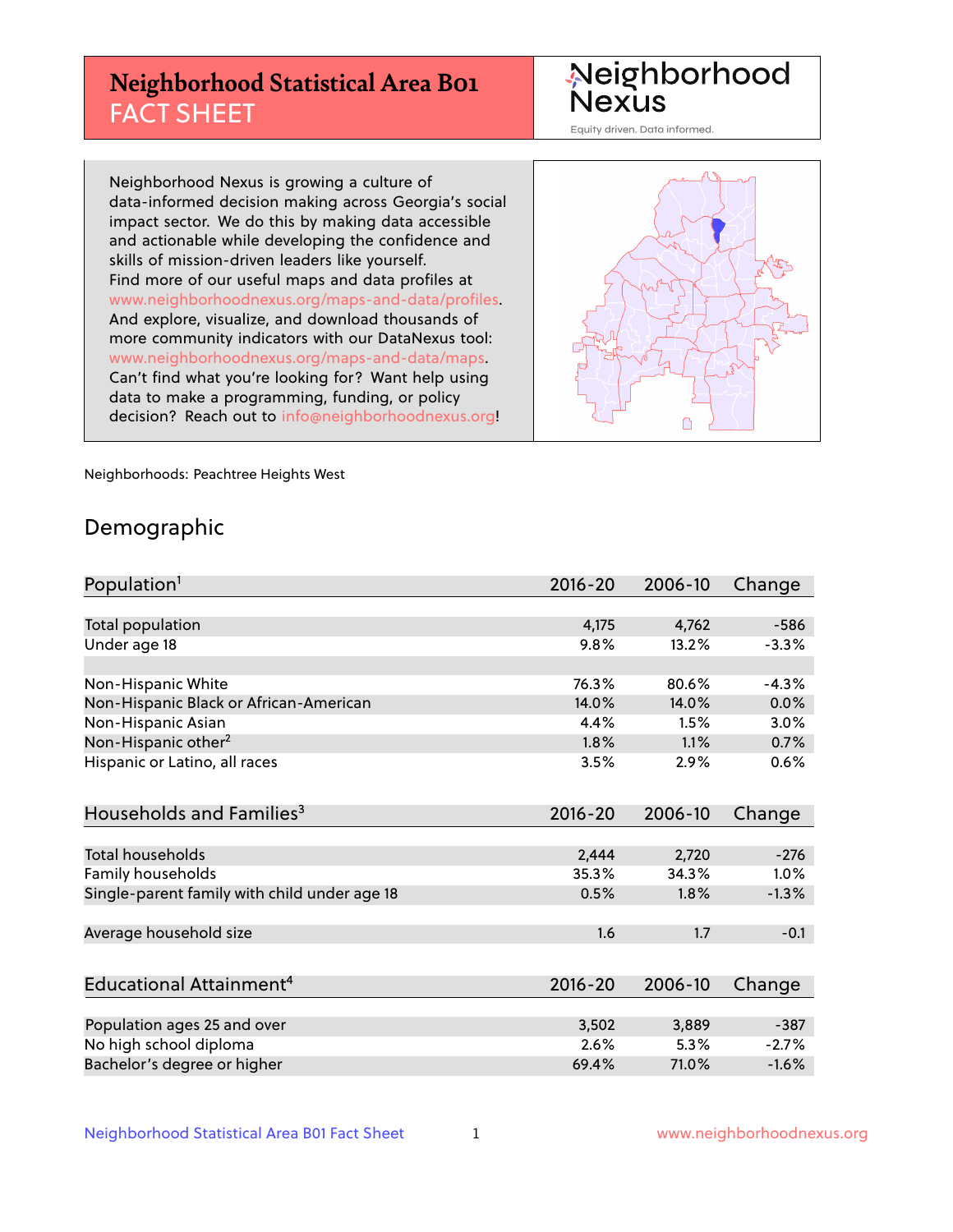# Change Measures, continued...

| Employment <sup>5</sup>                                 | $2016 - 20$ | 2006-10  | Change   |
|---------------------------------------------------------|-------------|----------|----------|
| Total workers residing in Neighborhood Statistical Area | 2,310       | 1,253    | 1,057    |
| Workers with earnings \$1250/month or less              | 10.3%       | 15.5%    | $-5.1%$  |
| Workers with earnings \$1251/month to \$3333/month      | 15.8%       | 23.5%    | $-7.7%$  |
| Workers with earnings greater than \$3333/month         | 73.8%       | 61.0%    | 12.8%    |
|                                                         |             |          |          |
| Total jobs located in Neighborhood Statistical Area     | 4,562       | 4,318    | 244      |
| Jobs with earnings \$1250/month or less                 | 15.5%       | 35.1%    | $-19.6%$ |
| Jobs with earnings \$1251/month to \$3333/month         | 24.9%       | 38.8%    | $-13.9%$ |
| Jobs with earnings greater than \$3333/month            | 59.6%       | 26.1%    | 33.5%    |
|                                                         |             |          |          |
| Jobs/workers ratio                                      | 2.0         | 3.4      | $-1.5$   |
|                                                         |             |          |          |
| Income and Poverty <sup>6</sup>                         | 2016-20     | 2006-10  | Change   |
|                                                         |             |          |          |
| Median household income                                 | \$83,712    | \$71,285 | \$12,427 |
|                                                         |             |          |          |
| Population for whom poverty status is determined        | 3,969       | 4,604    | $-634$   |
| Population below poverty                                | 8.6%        | 11.2%    | $-2.6%$  |
|                                                         |             |          |          |
| Housing <sup>7</sup>                                    | $2016 - 20$ | 2006-10  | Change   |
|                                                         |             |          |          |
| Total housing units                                     | 2,990       | 3,320    | $-330$   |
| Occupied housing units                                  | 81.7%       | 81.9%    | $-0.2%$  |
| Vacant housing units                                    | 18.3%       | 18.1%    | 0.2%     |
|                                                         |             |          |          |
| Occupied housing units                                  | 2,444       | 2,720    | $-276$   |
| Owner occupied housing units                            | 52.5%       | 47.2%    | 5.3%     |
| Renter occupied housing units                           | 47.5%       | 52.8%    | $-5.3%$  |
|                                                         |             |          |          |
| Access to a Vehicle <sup>8</sup>                        | $2016 - 20$ | 2006-10  | Change   |
|                                                         |             |          |          |
| Occupied housing units                                  | 2,444       | 2,720    | $-276$   |
| No vehicle available                                    | 15.7%       | 11.8%    | 3.9%     |
|                                                         |             |          |          |
| Crime Rates, per 10,000 Population <sup>9</sup>         | 2017-21     | 2012-16  | Change   |
|                                                         |             |          |          |
| All Part I crimes                                       | 210.8       | 219.5    | $-8.7$   |
| Violent crime                                           | 15.8        | 15.8     | 0.0      |
| Murder                                                  | 1.4         | 0.0      | 1.4      |
| Robbery                                                 | 6.2         | 10.2     | $-4.0$   |
| Aggravated assault                                      | 8.1         | 5.6      | 2.6      |
| Property crime                                          | 195.0       | 203.7    | $-8.7$   |
| <b>Burglary</b>                                         | 17.7        | 17.1     | 0.6      |
| Larceny                                                 | 149.9       | 173.4    | $-23.4$  |
| Vehicle theft                                           | 27.3        | 13.2     | 14.1     |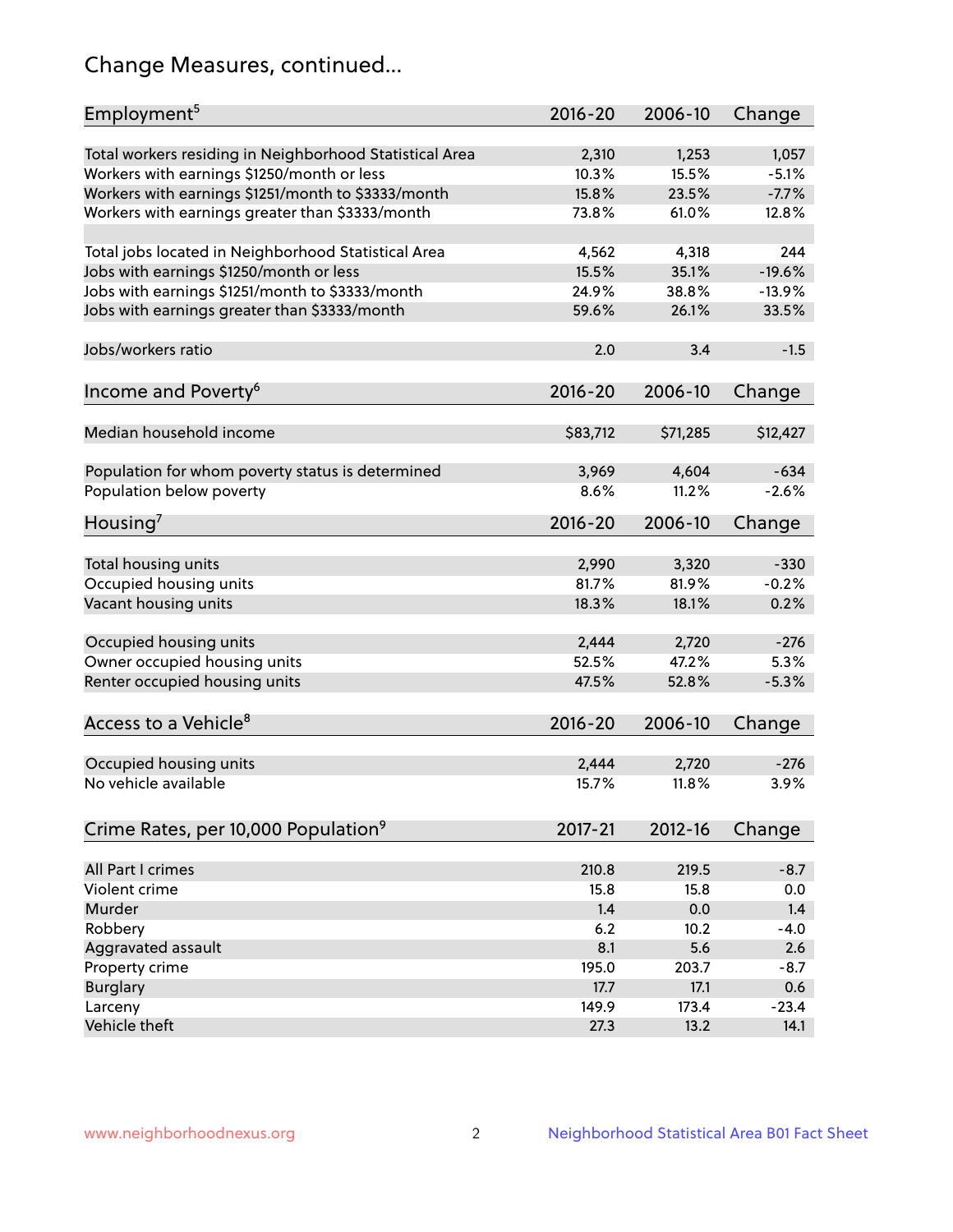# Current Data: Demographic

| Sex and Age, 2016-20 <sup>10</sup>                    | Estimate        | Margin of Error |
|-------------------------------------------------------|-----------------|-----------------|
| Total population                                      | 4,175           | ±465            |
| Male                                                  | 47.3%           | $\pm$ 4.9%      |
| Female                                                | 52.7%           | $\pm 4.6\%$     |
| Under 5 years                                         | 2.7%            | ±1.8%           |
| 5 to 9 years                                          | 3.2%            | $\pm 2.1\%$     |
| 10 to 14 years                                        | 2.6%            | ±1.9%           |
| 15 to 19 years                                        | 3.0%            | $\pm 1.9\%$     |
| 20 to 24 years                                        | 4.7%            | $\pm 3.0\%$     |
| 25 to 34 years                                        | 16.4%           | $\pm$ 4.7%      |
| 35 to 44 years                                        | 7.0%            | $\pm 2.8\%$     |
| 45 to 54 years                                        | 10.7%           | ±3.4%           |
| 55 to 59 years                                        | 8.2%            | $\pm$ 3.3%      |
| 60 to 64 years                                        | 7.4%            | $\pm$ 3.1%      |
| 65 to 74 years                                        | 19.5%           | $\pm$ 5.4%      |
| 75 to 84 years                                        | 12.5%           | $\pm$ 4.0%      |
| 85 years and over                                     | 2.3%            | $\pm 1.5\%$     |
| Median age (years)                                    | 54.8            | $\pm 2.3$       |
| Race and Ethnicity, 2016-20 <sup>11</sup>             | <b>Estimate</b> | Margin of Error |
| Total population                                      | 4,175           | $\pm 465$       |
| Hispanic or Latino (of any race)                      | 3.5%            | $\pm 2.7\%$     |
| Not Hispanic or Latino                                | 96.5%           | $\pm 2.1\%$     |
| White alone                                           | 76.3%           | $\pm$ 6.2%      |
| Black or African American alone                       | 14.0%           | $\pm$ 7.5%      |
| American Indian and Alaska Native alone               | 0.0%            | $\pm$ 0.5%      |
| Asian alone                                           | 4.4%            | $\pm$ 3.7%      |
| Native Hawaiian and other Pacific Islander alone      | 0.3%            | $\pm$ 0.6%      |
| Some other race alone                                 | 0.0%            | $\pm$ 0.5%      |
| Two or more races                                     | 1.5%            | $\pm1.6\%$      |
| U.S. Citizenship Status, 2016-20 <sup>12</sup>        | <b>Estimate</b> | Margin of Error |
| Foreign-born population                               | 424             | $\pm 220$       |
| Naturalized U.S. citizen                              | 66.1%           | ±22.7%          |
| Not a U.S. citizen                                    | 33.9%           | $\pm 30.0\%$    |
| Citizen, Voting Age Population, 2016-20 <sup>13</sup> | <b>Estimate</b> | Margin of Error |
| Citizen, 18 and over population                       | 3,621           | ±410            |
| Male                                                  | 46.1%           | $\pm$ 4.9%      |
| Female                                                | 53.9%           | $\pm$ 6.3%      |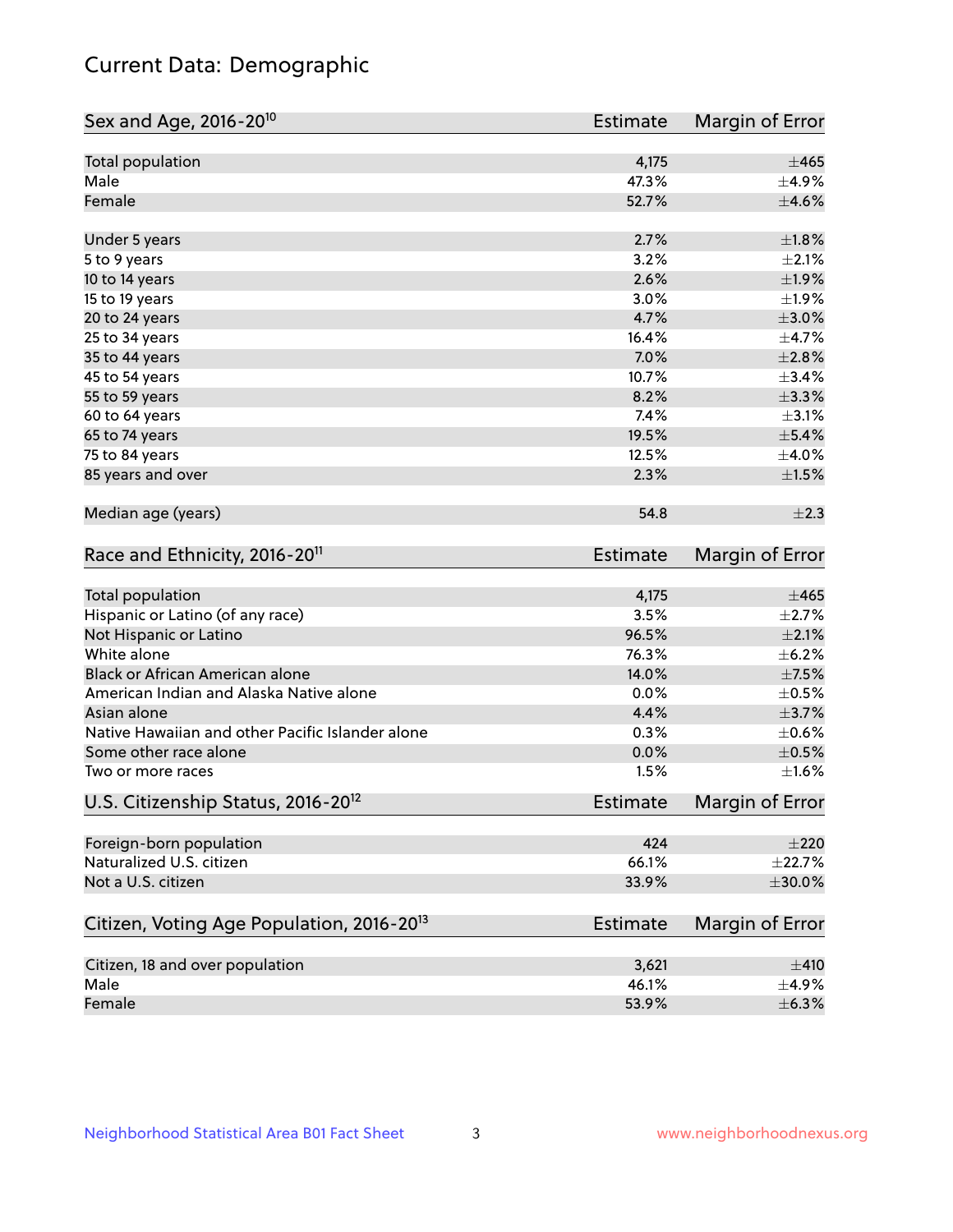# Current Data: Economic

| Income, 2016-20 <sup>14</sup>                                     | Estimate  | Margin of Error |
|-------------------------------------------------------------------|-----------|-----------------|
|                                                                   |           |                 |
| All households                                                    | 2,444     | $\pm 267$       |
| Less than \$10,000                                                | 7.5%      | $\pm$ 4.7%      |
| \$10,000 to \$14,999                                              | 7.1%      | ±4.3%           |
| \$15,000 to \$24,999                                              | 5.6%      | $\pm 4.6\%$     |
| \$25,000 to \$34,999                                              | 6.6%      | $\pm$ 5.6%      |
| \$35,000 to \$49,999                                              | 10.8%     | $\pm$ 5.2%      |
| \$50,000 to \$74,999                                              | 8.1%      | $\pm$ 4.3%      |
| \$75,000 to \$99,999                                              | 12.6%     | ±5.9%           |
| \$100,000 to \$149,999                                            | 10.3%     | $\pm$ 5.2%      |
| \$150,000 to \$199,999                                            | 5.6%      | ±3.4%           |
| \$200,000 or more                                                 | 25.8%     | $\pm$ 5.9%      |
| Median household income (dollars)                                 | \$83,712  | ±7,954          |
| Mean household income (dollars)                                   | \$227,769 | $\pm 58,586$    |
| Households with earnings                                          | 65.2%     | $\pm$ 6.3%      |
| Mean earnings (dollars)                                           | \$217,830 | ±41,839         |
| Households with Social Security                                   | 36.4%     | $\pm$ 7.6%      |
| Mean Social Security income (dollars)                             | \$22,694  | ±1,651          |
| Households with retirement income                                 | 22.0%     | $\pm$ 7.9%      |
| Mean retirement income (dollars)                                  | \$123,730 | ±88,717         |
| Households with Supplemental Security Income                      | 2.0%      | $\pm 2.9\%$     |
| Mean Supplemental Security Income (dollars)                       | \$0       | $\pm 0$         |
| Households with cash public assistance income                     | 1.3%      | $\pm 2.2\%$     |
| Mean cash public assistance income (dollars)                      | \$0       | $\pm 0$         |
| Households with Food Stamp/SNAP benefits in the past 12<br>months | 7.5%      | $\pm$ 5.1%      |
| Family households                                                 | 863       | $\pm$ 178       |
| Less than \$10,000                                                | 2.5%      | $\pm$ 6.3%      |
| \$10,000 to \$14,999                                              | 5.8%      | $\pm$ 7.2%      |
| \$15,000 to \$24,999                                              | 1.1%      | $\pm 3.6\%$     |
| \$25,000 to \$34,999                                              | 4.0%      | $\pm$ 6.1%      |
| \$35,000 to \$49,999                                              | 0.8%      | $\pm$ 3.9%      |
| \$50,000 to \$74,999                                              | 10.7%     | $\pm$ 9.9%      |
| \$75,000 to \$99,999                                              | 9.6%      | $\pm$ 9.5%      |
| \$100,000 to \$149,999                                            | 9.1%      | $\pm$ 7.6%      |
| \$150,000 to \$199,999                                            | 3.9%      | $\pm 3.5\%$     |
| \$200,000 or more                                                 | 52.6%     | $\pm$ 8.1%      |
| Median family income (dollars)                                    | t         | t               |
| Mean family income (dollars)                                      | \$384,665 | ±70,829         |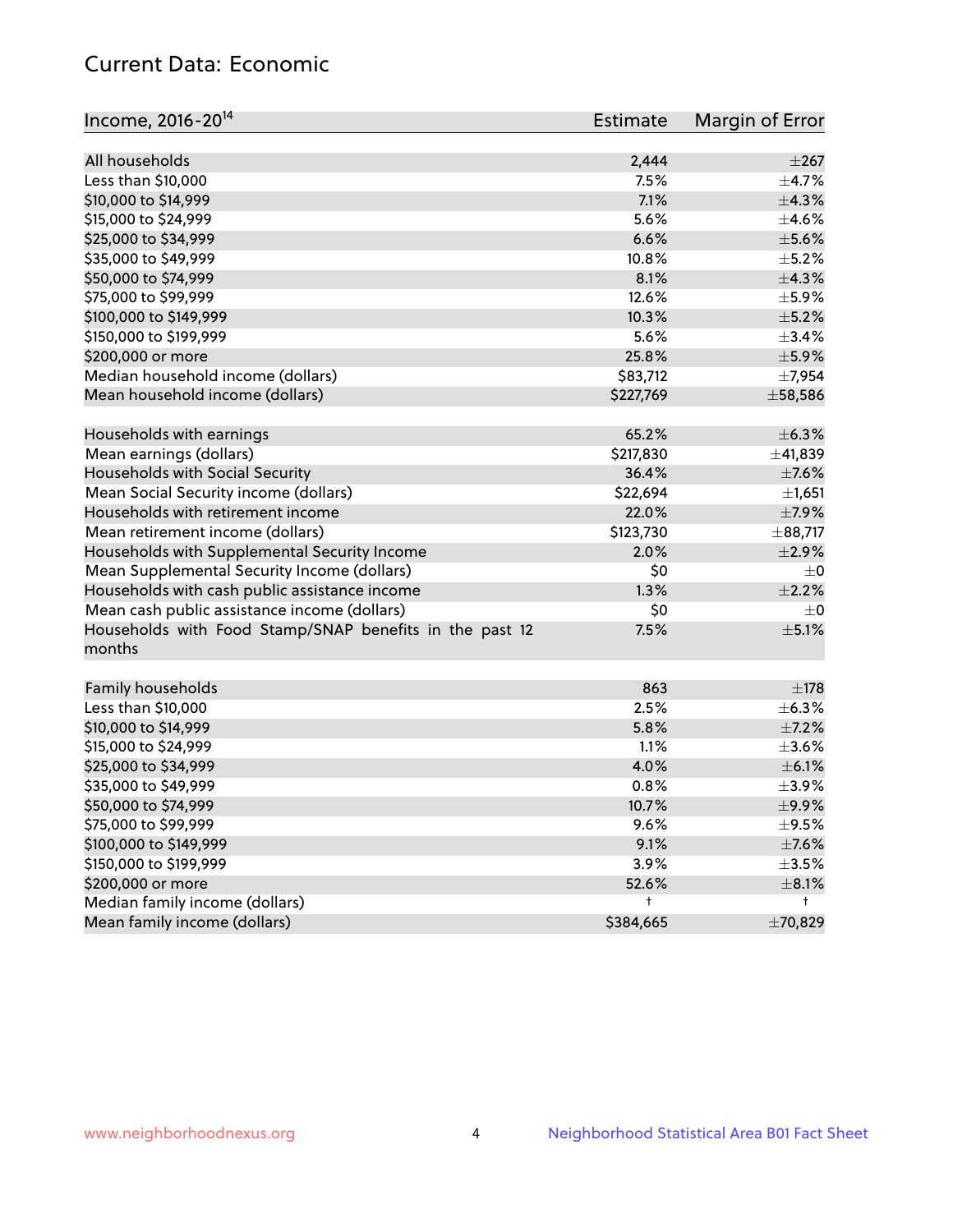# Current Data: Economic, continued...

| Income, 2016-20, continued <sup>15</sup>                              | <b>Estimate</b> | Margin of Error        |
|-----------------------------------------------------------------------|-----------------|------------------------|
|                                                                       |                 |                        |
| Nonfamily households                                                  | 1,581           | $\pm 248$              |
| Median nonfamily income (dollars)                                     | \$49,743        | ±7,363                 |
| Mean nonfamily income (dollars)                                       | \$141,164       | ±79,250                |
| Median earnings for workers (dollars)                                 | \$67,896        | ± 6,954                |
| Median earnings for male full-time, year-round workers<br>(dollars)   | ŧ               | $\ddagger$             |
| Median earnings for female full-time, year-round workers<br>(dollars) | \$65,173        | ±5,766                 |
| Per capita income (dollars)                                           | \$134,041       | ±34,222                |
| Families Below Poverty Level, 2016-20 <sup>16</sup>                   | <b>Estimate</b> | <b>Margin of Error</b> |
|                                                                       |                 |                        |
| <b>All Families</b>                                                   | 863             | $\pm$ 178              |
| Percent below poverty                                                 | 8.2%            | $\pm$ 9.2%             |
| Families with related children under 18 years                         | 226             | $\pm 105$              |
| Percent below poverty                                                 | 0.0%            | $\pm$ 15.0%            |
| Families with related children under 5 years only                     | 67              | $\pm 63$               |
| Percent below poverty                                                 | 0.0%            | ±50.5%                 |
| Married couple families                                               | 771             | $\pm$ 183              |
| Percent below poverty                                                 | 9.2%            | ±10.3%                 |
| Married couple families with related children under 18 years          | 179             | $\pm 68$               |
| Percent below poverty                                                 | $0.0\%$         | ±10.9%                 |
| Married couple families with related children under 5 years           | 67              | $\pm$ 50               |
| Percent below poverty                                                 | $0.0\%$         | ±29.2%                 |
| Families with female householder, no spouse present                   | 48              | $\pm 75$               |
| Percent below poverty                                                 | 0.0%            | ±40.7%                 |
| Families with female householder, no spouse present with              | 39              | $\pm$ 73               |
| related children under 18 years                                       |                 |                        |
| Percent below poverty                                                 | 0.0%            | $+49.9%$               |
| Families with female householder, no spouse present with              | 0               | $\pm 28$               |
| related children under 5 years                                        |                 |                        |
| Percent below poverty                                                 | t               | $\ddagger$             |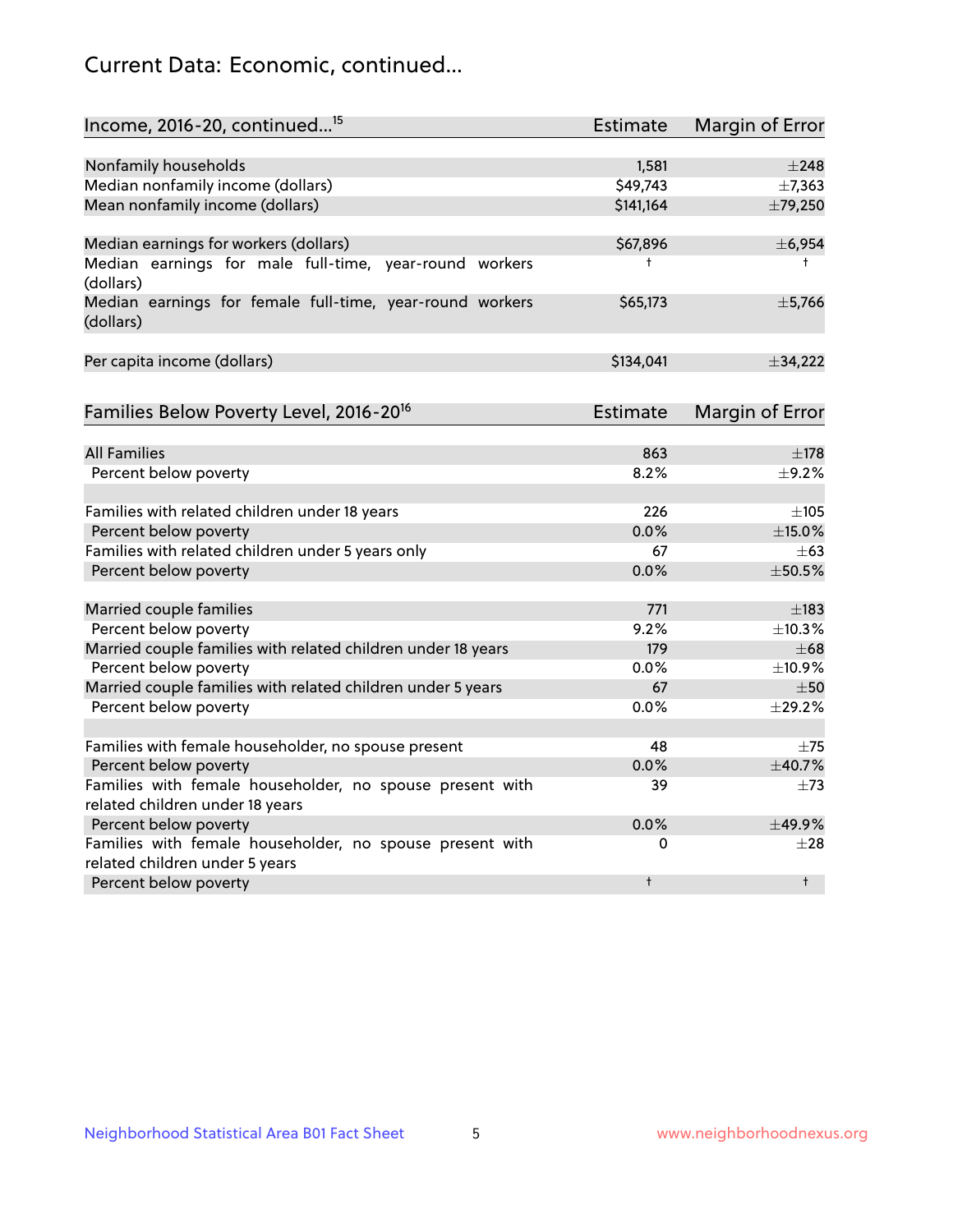# Current Data: Economic, continued...

| People Below Poverty Level, 2016-20 <sup>17</sup> | <b>Estimate</b> | Margin of Error |
|---------------------------------------------------|-----------------|-----------------|
|                                                   |                 |                 |
| Total population                                  | 3,969           | $\pm 453$       |
| Percent below poverty                             | 8.6%            | $\pm$ 4.9%      |
| Population under 18 years                         | 410             | ±172            |
| Percent below poverty                             | $0.0\%$         | $\pm$ 16.5%     |
| Population 18 years and over                      | 3,559           | $\pm 469$       |
| Percent below poverty                             | 9.6%            | $\pm$ 4.7%      |
| Population 18 to 64 years                         | 2,298           | $\pm 366$       |
| Percent below poverty                             | 8.0%            | $\pm$ 4.9%      |
| Population 65 years and over                      | 1,261           | $\pm 293$       |
| Percent below poverty                             | 12.3%           | $\pm$ 9.8%      |

| Poverty by Race/Ethnicity, 2016-20 <sup>18</sup> | <b>Estimate</b> |             |
|--------------------------------------------------|-----------------|-------------|
|                                                  |                 |             |
| Non-Hispanic White population                    | 3,139           | $\pm$ 439   |
| Percent below poverty                            | 7.2%            | $\pm$ 5.4%  |
| <b>Black population</b>                          | 440             | ±311        |
| Percent below poverty                            | 21.1%           | $\pm$ 13.0% |
| Asian population                                 | 185             | ±156        |
| Percent below poverty                            | 5.3%            | $\pm$ 15.4% |
| Hispanic or Latino population                    | 141             | ±113        |
| Percent below poverty                            | 1.4%            | ±10.0%      |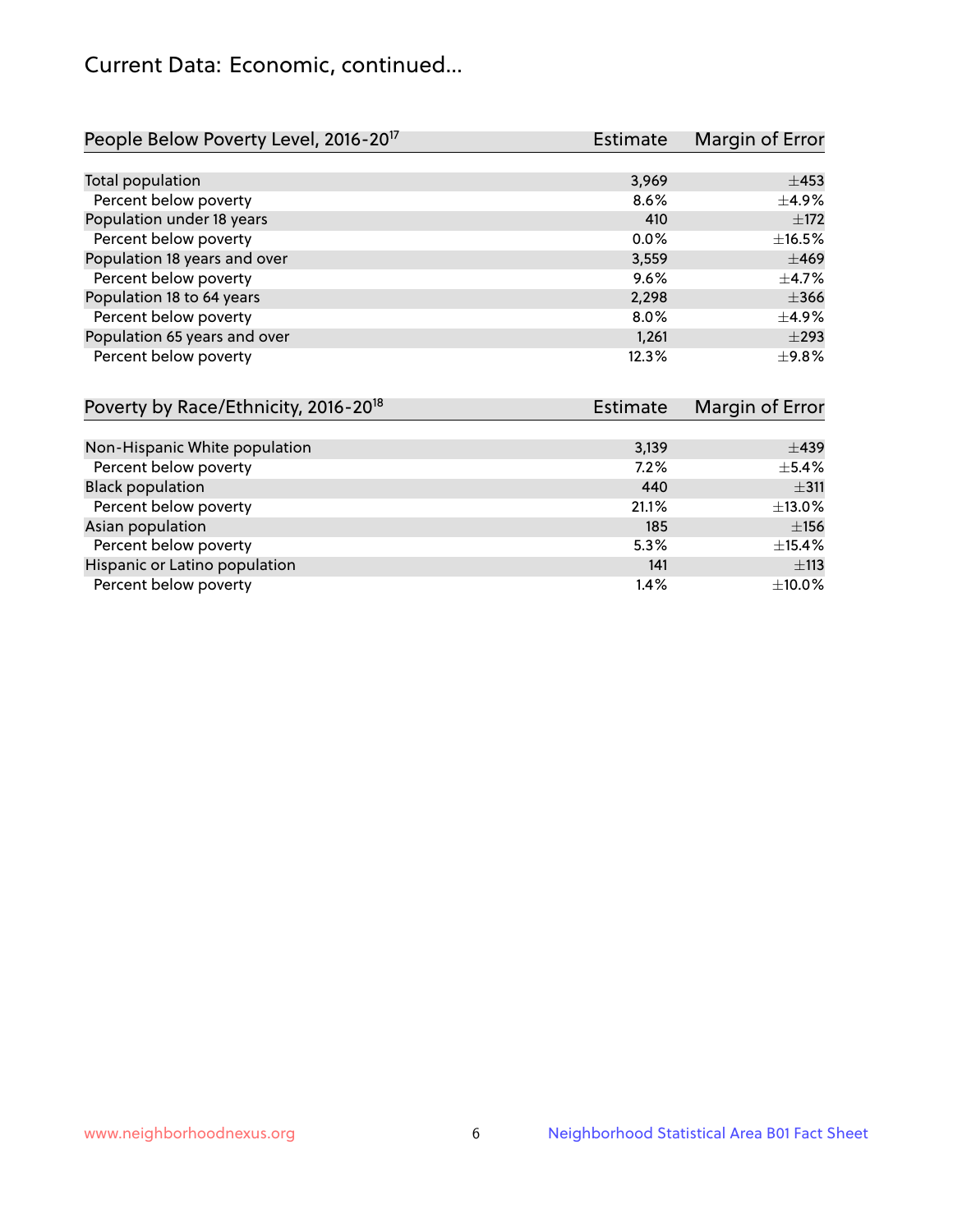# Current Data: Employment

| Employment Status, 2016-20 <sup>19</sup>                      | <b>Estimate</b> | Margin of Error |
|---------------------------------------------------------------|-----------------|-----------------|
|                                                               |                 |                 |
| Population 16 years and over                                  | 3,789           | $\pm 418$       |
| In labor force                                                | 55.4%           | $\pm$ 7.1%      |
| Civilian labor force                                          | 55.4%           | $\pm$ 7.1%      |
| Employed                                                      | 54.5%           | ±6.8%           |
| Unemployed                                                    | 0.9%            | $\pm 3.0\%$     |
| <b>Armed Forces</b>                                           | 0.0%            | $\pm 2.3\%$     |
| Not in labor force                                            | 44.6%           | $\pm$ 7.5%      |
| Civilian labor force                                          | 2,100           | $\pm 355$       |
| <b>Unemployment Rate</b>                                      | 1.6%            | $\pm$ 5.5%      |
|                                                               |                 |                 |
| Females 16 years and over                                     | 2,030           | $\pm$ 301       |
| In labor force                                                | 46.1%           | $\pm$ 8.9%      |
| Civilian labor force                                          | 46.1%           | $\pm$ 8.9%      |
| Employed                                                      | 46.1%           | $\pm$ 8.9%      |
|                                                               |                 |                 |
| Own children of the householder under 6 years                 | 132             | $\pm$ 97        |
| All parents in family in labor force                          | 38.4%           | ±37.4%          |
|                                                               | 278             |                 |
| Own children of the householder 6 to 17 years                 |                 | $\pm$ 117       |
| All parents in family in labor force                          | 45.5%           | $\pm$ 36.3%     |
| Industry, 2016-20 <sup>20</sup>                               | <b>Estimate</b> | Margin of Error |
|                                                               |                 |                 |
| Civilian employed population 16 years and over                | 2,066           | $\pm$ 343       |
| Agriculture, forestry, fishing and hunting, and mining        | 1.4%            | $\pm 2.0\%$     |
| Construction                                                  | 1.2%            | $\pm1.8\%$      |
| Manufacturing                                                 | 7.4%            | ±4.3%           |
| Wholesale trade                                               | 2.2%            | $\pm 2.7\%$     |
| Retail trade                                                  | 4.8%            | $\pm$ 3.9%      |
| Transportation and warehousing, and utilities                 | 1.6%            | $\pm 1.8\%$     |
| Information                                                   | 4.5%            | $\pm$ 3.4%      |
| Finance and insurance, and real estate and rental and leasing | 20.5%           | $\pm$ 7.1%      |
| Professional, scientific, and management, and administrative  | 24.3%           | $\pm$ 7.0%      |
| and waste management services                                 |                 |                 |
| Educational services, and health care and social assistance   | 18.8%           | $\pm$ 6.6%      |
| Arts, entertainment, and recreation, and accommodation and    | 8.4%            | ±4.8%           |
| food services                                                 |                 |                 |
| Other services, except public administration                  | 3.5%            | $\pm 2.9\%$     |
| Public administration                                         | 1.4%            | $\pm 2.1\%$     |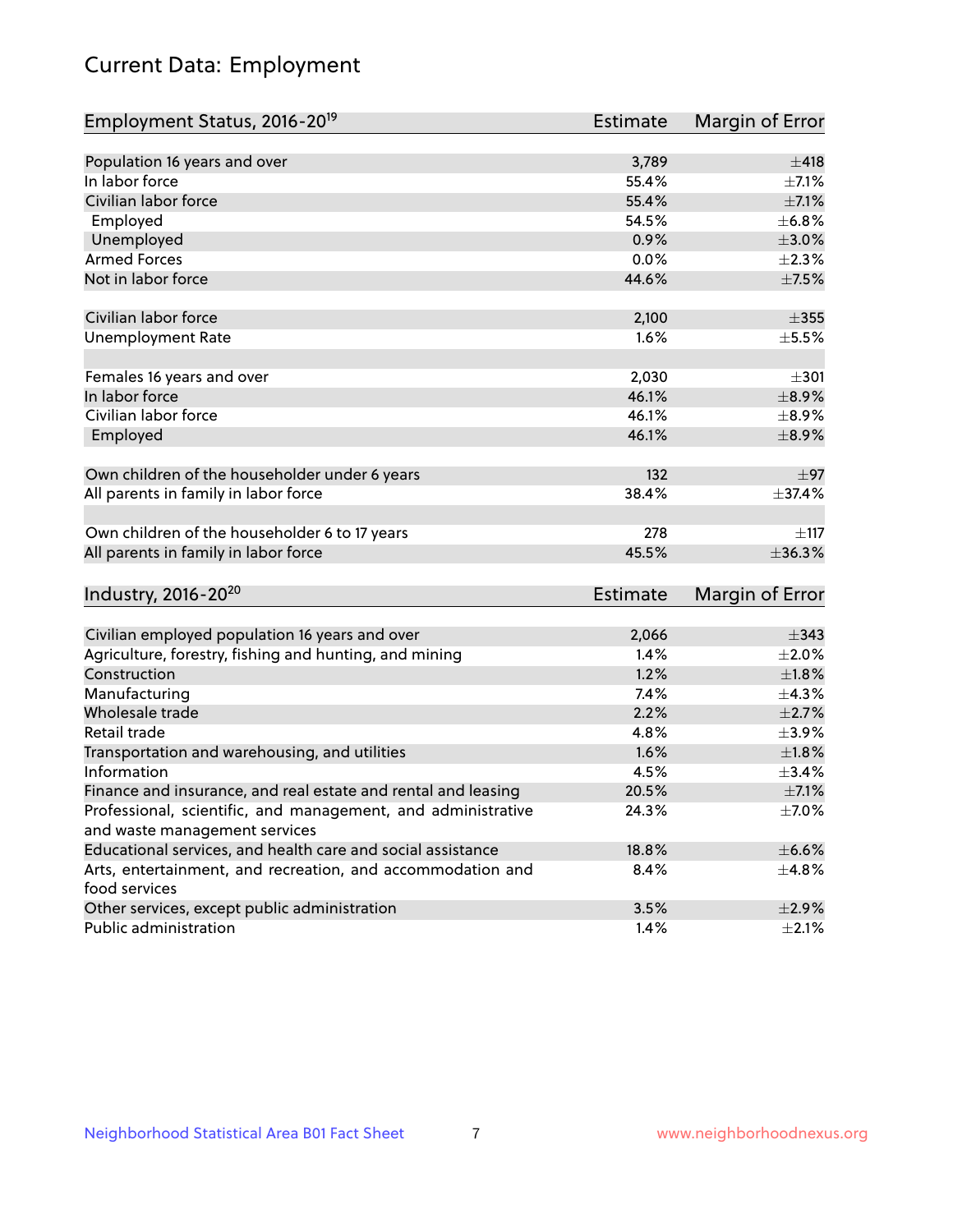# Current Data: Employment, continued...

| Occupation, 2016-20 <sup>21</sup>                                                                                | <b>Estimate</b> | Margin of Error |
|------------------------------------------------------------------------------------------------------------------|-----------------|-----------------|
| Civilian employed population 16 years and over                                                                   | 2,066           | $\pm$ 343       |
| Management, business, science, and arts occupations                                                              | 70.8%           | $\pm$ 5.1%      |
| Service occupations                                                                                              | 7.4%            | $\pm$ 4.2%      |
| Sales and office occupations                                                                                     | 18.5%           | $\pm$ 6.4%      |
| Natural resources, construction, and maintenance occupations                                                     | 0.7%            | ±1.4%           |
| Production, transportation, and material moving occupations                                                      | 2.6%            | $\pm$ 3.2%      |
| Class of Worker, 2016-20 <sup>22</sup>                                                                           | <b>Estimate</b> | Margin of Error |
| Civilian employed population 16 years and over                                                                   | 2,066           | $\pm$ 343       |
| Private wage and salary workers                                                                                  | 85.4%           | ±19.9%          |
| Government workers                                                                                               | 5.2%            | ±4.2%           |
| Self-employed in own not incorporated business workers                                                           | 9.4%            | $\pm$ 4.5%      |
| Unpaid family workers                                                                                            | 0.0%            | $\pm 1.3\%$     |
|                                                                                                                  |                 | 2019            |
| Job Flows, 2019 <sup>23</sup>                                                                                    |                 |                 |
| Total Jobs in Neighborhood Statistical Area                                                                      |                 | 4,562           |
| Held by residents of Neighborhood Statistical Area                                                               |                 | 1.3%            |
| Held by non-residents of Neighborhood Statistical Area                                                           |                 | 98.7%           |
| Jobs by Industry Sector, 2019 <sup>24</sup>                                                                      |                 | 2019            |
| Total Jobs in Neighborhood Statistical Area                                                                      |                 | 4,562           |
| <b>Goods Producing sectors</b>                                                                                   |                 | 1.3%            |
| Trade, Transportation, and Utilities sectors                                                                     |                 | 8.0%            |
| All Other Services sectors                                                                                       |                 | 90.7%           |
| Total Jobs in Neighborhood Statistical<br>held<br>by<br>Area<br>Neighborhood Statistical Area residents          |                 | 61              |
| <b>Goods Producing sectors</b>                                                                                   |                 | 4.9%            |
| Trade, Transportation, and Utilities sectors                                                                     |                 | 3.3%            |
| All Other Services sectors                                                                                       |                 | 91.8%           |
| Jobs by Earnings, 2019 <sup>25</sup>                                                                             |                 | 2019            |
| Total Jobs in Neighborhood Statistical Area                                                                      |                 | 4,562           |
| Jobs with earnings \$1250/month or less                                                                          |                 | 15.5%           |
| Jobs with earnings \$1251/month to \$3333/month                                                                  |                 | 24.9%           |
| Jobs with earnings greater than \$3333/month                                                                     |                 | 59.6%           |
| Neighborhood Statistical<br>Jobs<br>in<br>held<br>by<br>Total<br>Area<br>Neighborhood Statistical Area residents |                 | 61              |
| Jobs with earnings \$1250/month or less                                                                          |                 | 4.9%            |
| Jobs with earnings \$1251/month to \$3333/month                                                                  |                 | 23.0%           |
| Jobs with earnings greater than \$3333/month                                                                     |                 | 72.1%           |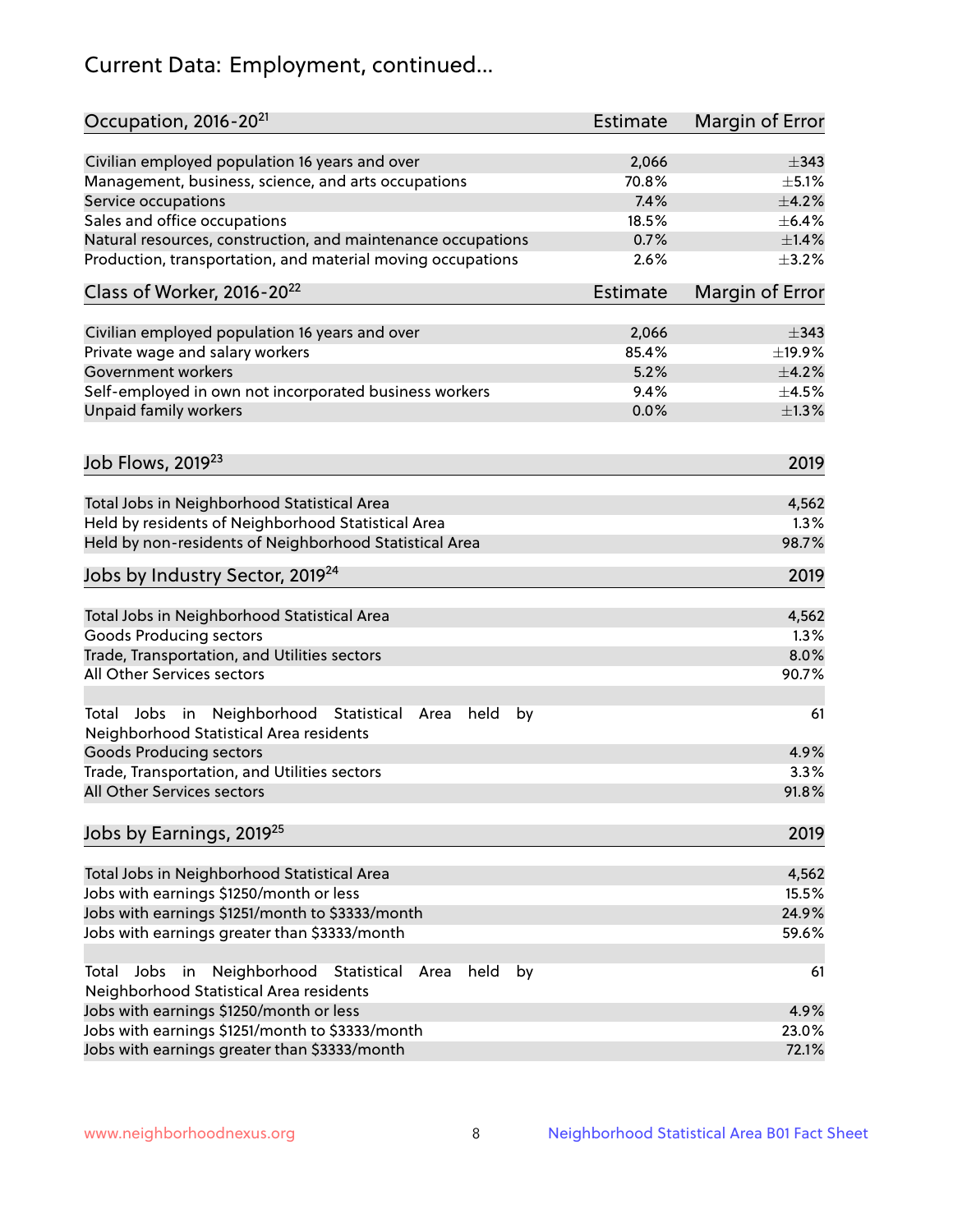# Current Data: Employment, continued...

| Jobs by Age of Worker, 2019 <sup>26</sup>                                                      | 2019  |
|------------------------------------------------------------------------------------------------|-------|
|                                                                                                |       |
| Total Jobs in Neighborhood Statistical Area                                                    | 4,562 |
| Jobs with workers age 29 or younger                                                            | 20.3% |
| Jobs with workers age 30 to 54                                                                 | 58.9% |
| Jobs with workers age 55 or older                                                              | 20.8% |
|                                                                                                |       |
| Total Jobs in Neighborhood Statistical Area held by<br>Neighborhood Statistical Area residents | 61    |
| Jobs with workers age 29 or younger                                                            | 8.2%  |
| Jobs with workers age 30 to 54                                                                 | 65.6% |
| Jobs with workers age 55 or older                                                              | 26.2% |

### Current Data: Education

| School Enrollment, 2016-20 <sup>27</sup>       | Estimate | Margin of Error |
|------------------------------------------------|----------|-----------------|
|                                                |          |                 |
| Population 3 years and over enrolled in school | 485      | ±161            |
| Nursery school, preschool                      | 5.4%     | $\pm$ 6.2%      |
| Kindergarten                                   | 5.8%     | $\pm$ 7.6%      |
| Elementary school (grades 1-8)                 | 42.1%    | $\pm$ 18.4%     |
| High school (grades 9-12)                      | 16.9%    | $\pm$ 10.0%     |
| College or graduate school                     | 29.8%    | $\pm$ 18.5%     |

| Educational Attainment, 2016-20 <sup>28</sup> | <b>Estimate</b> | Margin of Error |
|-----------------------------------------------|-----------------|-----------------|
|                                               |                 |                 |
| Population 25 years and over                  | 3,502           | $\pm 400$       |
| Less than 9th grade                           | 1.6%            | $\pm 2.1\%$     |
| 9th to 12th grade, no diploma                 | $1.0\%$         | $\pm 1.5\%$     |
| High school graduate (includes equivalency)   | 12.0%           | $\pm$ 4.3%      |
| Some college, no degree                       | 14.1%           | $\pm$ 5.0%      |
| Associate's degree                            | 1.8%            | $\pm 1.6\%$     |
| Bachelor's degree                             | 38.2%           | $\pm$ 6.6%      |
| Graduate or professional degree               | 31.3%           | $\pm$ 5.7%      |
|                                               |                 |                 |
| Percent high school graduate or higher        | 97.4%           | $\pm$ 5.8%      |
| Percent bachelor's degree or higher           | 69.4%           | $\pm$ 6.6%      |
|                                               |                 |                 |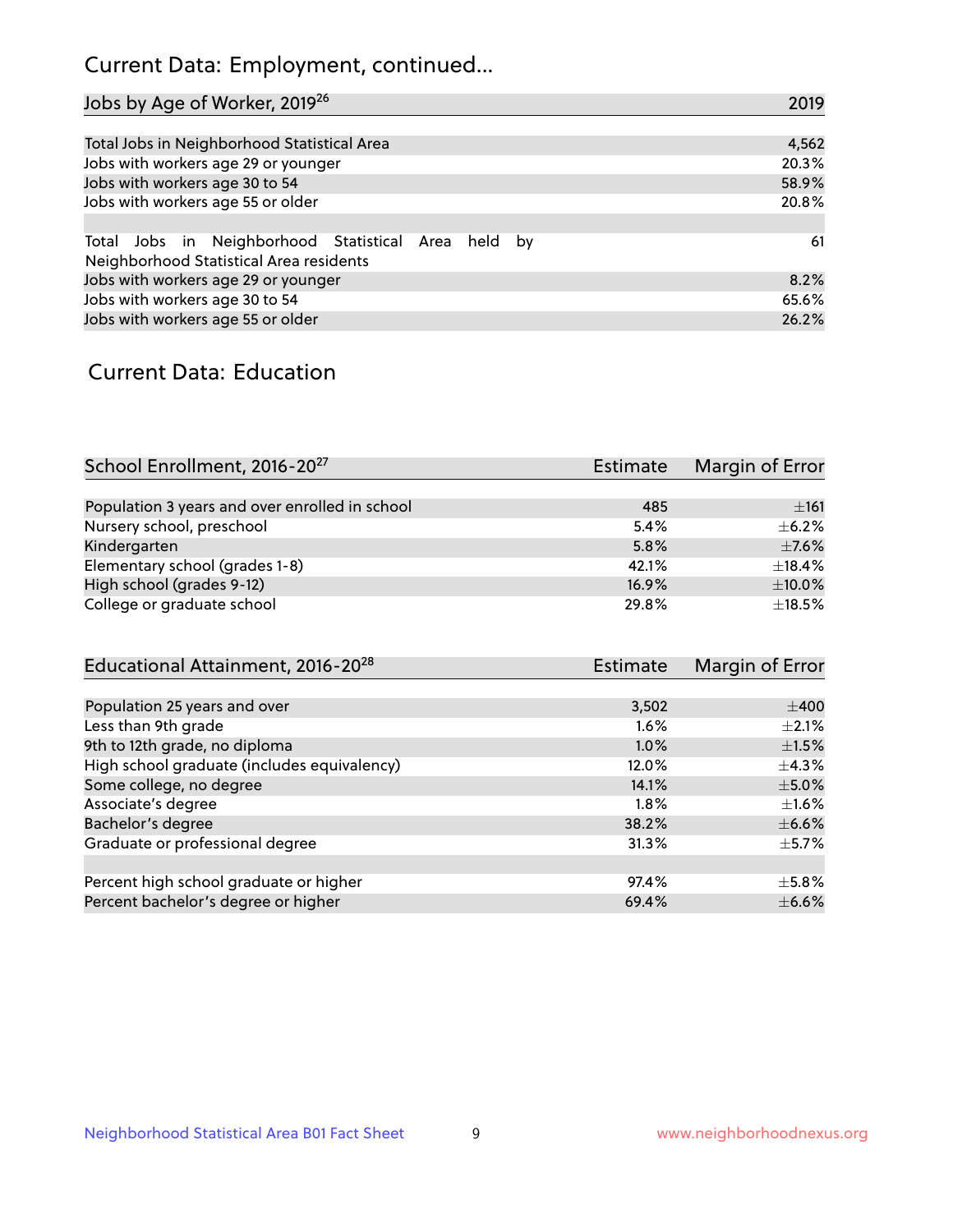# Current Data: Housing

| Households by Type, 2016-20 <sup>29</sup>            | <b>Estimate</b> | Margin of Error |
|------------------------------------------------------|-----------------|-----------------|
|                                                      |                 |                 |
| <b>Total households</b>                              | 2,444           | $\pm 267$       |
| Family households (families)                         | 35.3%           | $\pm$ 6.2%      |
| With own children under 18 years                     | 9.2%            | ±3.9%           |
| Married-couple family                                | 31.5%           | $\pm$ 6.2%      |
| With own children of the householder under 18 years  | 7.3%            | $\pm 2.6\%$     |
| Male householder, no spouse present, family          | 1.8%            | $\pm 2.0\%$     |
| With own children of the householder under 18 years  | 0.3%            | $\pm 1.1\%$     |
| Female householder, no spouse present, family        | 2.0%            | ±2.9%           |
| With own children of the householder under 18 years  | 1.6%            | $\pm 2.9\%$     |
| Nonfamily households                                 | 64.7%           | $\pm$ 7.3%      |
| Householder living alone                             | 58.6%           | $\pm 8.0\%$     |
| 65 years and over                                    | 27.7%           | $\pm$ 8.2%      |
|                                                      |                 |                 |
| Households with one or more people under 18 years    | 9.2%            | ±3.3%           |
| Households with one or more people 65 years and over | 42.4%           | $\pm$ 8.5%      |
|                                                      |                 |                 |
| Average household size                               | 1.62            | $\pm$ 0.05      |
| Average family size                                  | 2.52            | $\pm$ 0.19      |
| Housing Occupancy, 2016-20 <sup>30</sup>             | <b>Estimate</b> | Margin of Error |
|                                                      |                 |                 |
| Total housing units                                  | 2,990           | $\pm 243$       |
| Occupied housing units                               | 81.7%           | $\pm$ 6.0%      |
| Vacant housing units                                 | 18.3%           | $\pm$ 8.0%      |
| Homeowner vacancy rate                               | 2.5             | $\pm$ 4.1       |
| Rental vacancy rate                                  | 15.3            | $\pm$ 10.2      |
| Units in Structure, 2016-20 <sup>31</sup>            | <b>Estimate</b> | Margin of Error |
|                                                      |                 |                 |
| Total housing units                                  | 2,990           | $\pm 243$       |
| 1-unit, detached                                     | 19.2%           | $\pm$ 3.3%      |
| 1-unit, attached                                     | 3.7%            | $\pm 2.2\%$     |
| 2 units                                              | 0.0%            | $\pm$ 0.7%      |
| 3 or 4 units                                         | 1.0%            | $\pm 1.1\%$     |
| 5 to 9 units                                         | 2.8%            | $\pm$ 3.3%      |
| 10 to 19 units                                       | 2.6%            | $\pm 2.1\%$     |
| 20 or more units                                     | 69.9%           | $\pm$ 7.7%      |
| Mobile home                                          | 0.8%            | $\pm 1.3\%$     |
| Boat, RV, van, etc.                                  | 0.0%            | $\pm$ 0.7%      |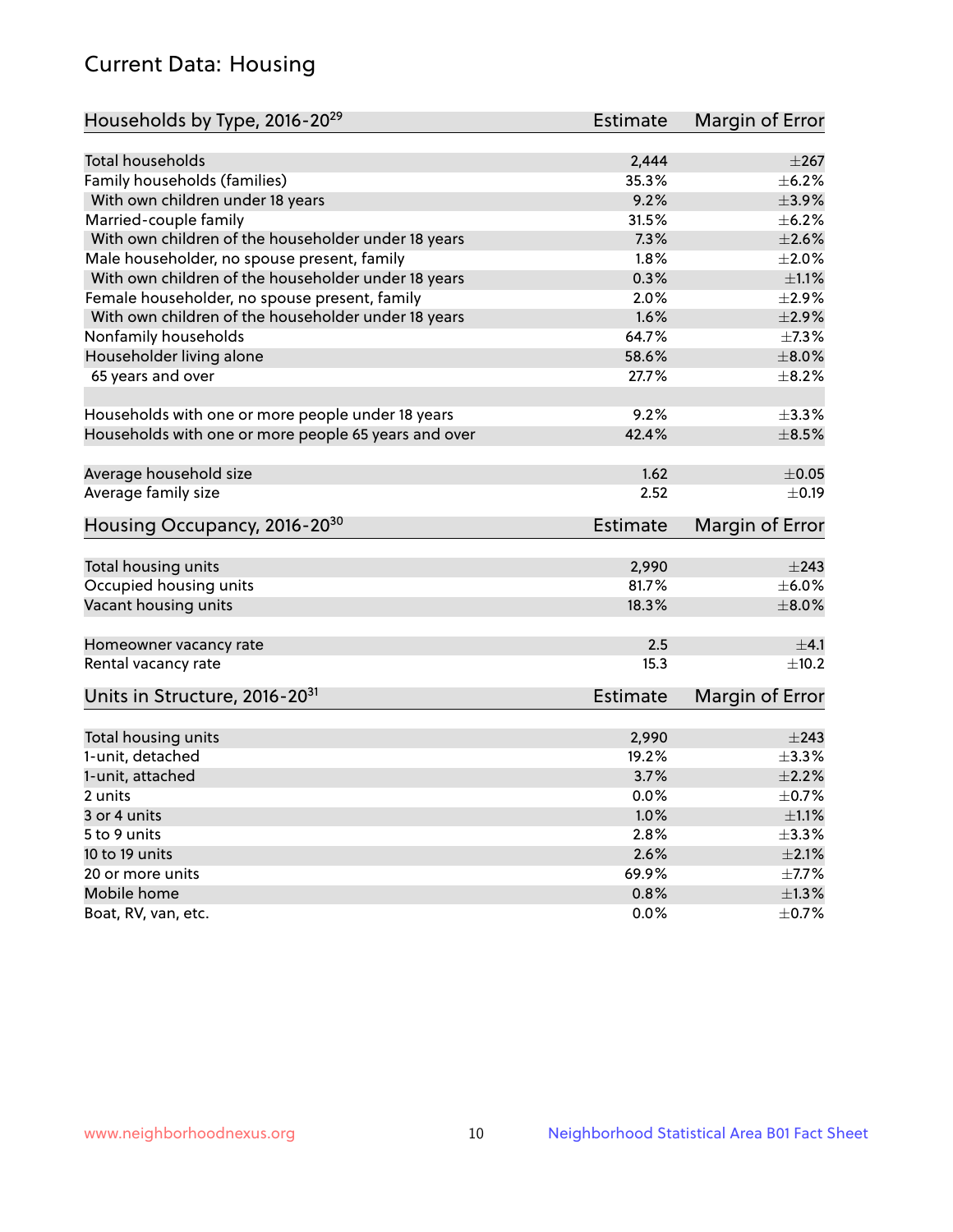# Current Data: Housing, continued...

| Year Structure Built, 2016-20 <sup>32</sup>    | <b>Estimate</b> | Margin of Error |
|------------------------------------------------|-----------------|-----------------|
| Total housing units                            | 2,990           | $\pm 243$       |
| Built 2014 or later                            | 10.6%           | $\pm$ 5.4%      |
| Built 2010 to 2013                             | 2.3%            | $\pm 2.6\%$     |
| Built 2000 to 2009                             | 13.2%           | $\pm$ 6.1%      |
| Built 1990 to 1999                             | 11.3%           | $\pm 4.5\%$     |
| Built 1980 to 1989                             | 18.2%           | ±4.9%           |
| Built 1970 to 1979                             | 14.4%           | $\pm$ 5.6%      |
| Built 1960 to 1969                             | 9.8%            | $\pm$ 4.4%      |
| Built 1950 to 1959                             | 6.6%            | $\pm 4.1\%$     |
| Built 1940 to 1949                             | 3.9%            | $\pm 2.4\%$     |
| Built 1939 or earlier                          | 9.7%            | $\pm$ 3.2%      |
|                                                |                 |                 |
| Housing Tenure, 2016-2033                      | <b>Estimate</b> | Margin of Error |
| Occupied housing units                         | 2,444           | $\pm 267$       |
| Owner-occupied                                 | 52.5%           | $\pm$ 6.5%      |
| Renter-occupied                                | 47.5%           | $\pm 8.1\%$     |
|                                                |                 |                 |
| Average household size of owner-occupied unit  | 1.84            | $\pm$ 0.02      |
| Average household size of renter-occupied unit | 1.38            | $\pm$ 0.19      |
| Residence 1 Year Ago, 2016-20 <sup>34</sup>    | <b>Estimate</b> | Margin of Error |
|                                                |                 |                 |
| Population 1 year and over                     | 4,135           | $\pm$ 454       |
| Same house                                     | 81.4%           | ±5.8%           |
| Different house in the U.S.                    | 18.5%           | $\pm$ 6.2%      |
| Same county                                    | 8.7%            | $\pm 4.6\%$     |
| Different county                               | 9.8%            | ±4.3%           |
| Same state                                     | 4.6%            | $\pm$ 3.5%      |
| <b>Different state</b>                         | 5.2%            | $\pm 2.7\%$     |
| Abroad                                         | 0.1%            | $\pm$ 0.5%      |
| Value of Housing Unit, 2016-20 <sup>35</sup>   | <b>Estimate</b> | Margin of Error |
| Owner-occupied units                           | 1,283           | ±212            |
| Less than \$50,000                             | 0.0%            | ±4.3%           |
| \$50,000 to \$99,999                           | 2.5%            | ±4.8%           |
| \$100,000 to \$149,999                         | 12.6%           | $\pm$ 9.4%      |
| \$150,000 to \$199,999                         | 10.9%           | ±8.3%           |
| \$200,000 to \$299,999                         | 3.8%            | ±3.8%           |
| \$300,000 to \$499,999                         | 8.7%            | $\pm$ 6.2%      |
| \$500,000 to \$999,999                         | 23.5%           | $\pm$ 7.5%      |
| \$1,000,000 or more                            | 38.0%           | $\pm$ 9.6%      |
|                                                |                 |                 |
| Mortgage Status, 2016-20 <sup>36</sup>         | <b>Estimate</b> | Margin of Error |
|                                                |                 |                 |
| Owner-occupied units                           | 1,283           | ±212            |
| Housing units with a mortgage                  | 51.1%           | $\pm$ 9.8%      |
| Housing units without a mortgage               | 48.9%           | ±12.2%          |

Neighborhood Statistical Area B01 Fact Sheet 11 11 www.neighborhoodnexus.org

Housing units without a mortgage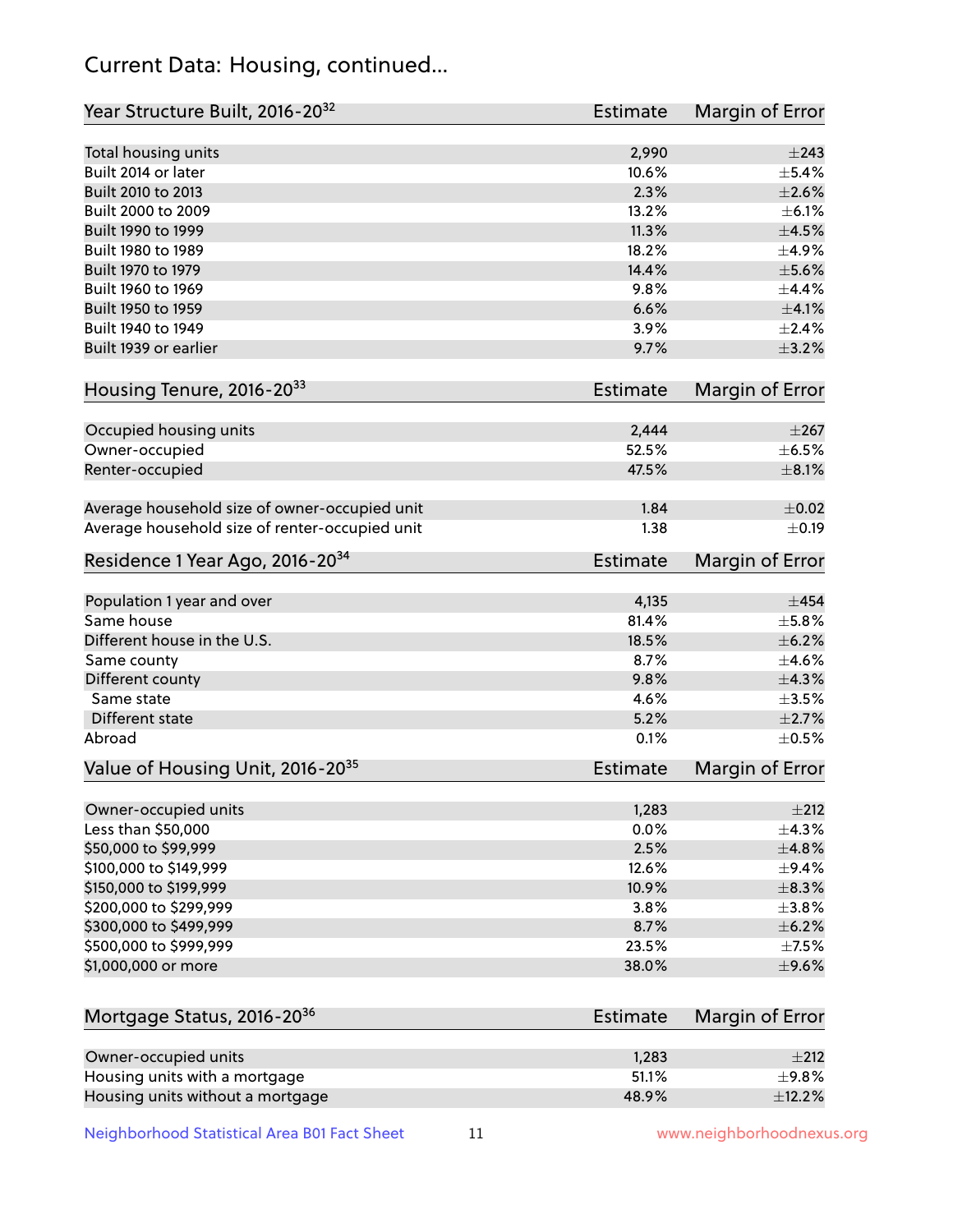# Current Data: Housing, continued...

| Selected Monthly Owner Costs, 2016-20 <sup>37</sup> | Estimate | Margin of Error |
|-----------------------------------------------------|----------|-----------------|
|                                                     |          |                 |
| Housing units with a mortgage                       | 656      | ±166            |
| Less than \$300                                     | 0.0%     | $\pm$ 4.2%      |
| \$300 to \$499                                      | 0.0%     | $\pm$ 4.2%      |
| \$500 to \$999                                      | 16.5%    | ±14.2%          |
| \$1,000 to \$1,499                                  | 9.8%     | $\pm$ 12.1%     |
| \$1,500 to \$1,999                                  | 6.8%     | $\pm$ 9.5%      |
| \$2,000 to \$2,999                                  | 8.2%     | $\pm$ 7.5%      |
| \$3,000 or more                                     | 58.7%    | $\pm$ 9.5%      |
|                                                     |          |                 |
| Median (dollars)                                    | \$3,712  | $\pm$ 433       |
|                                                     |          |                 |
| Housing units without a mortgage                    | 627      | ±188            |
| Less than \$150                                     | 0.0%     | $\pm$ 4.4%      |
| \$150 to \$249                                      | 0.0%     | $\pm$ 4.4%      |
| \$250 to \$349                                      | 3.3%     | $\pm 8.0\%$     |
| \$350 to \$499                                      | $7.0\%$  | $\pm$ 8.0%      |
| \$500 to \$699                                      | 8.6%     | $\pm$ 14.5%     |
| \$700 or more                                       | 81.1%    | ±12.4%          |
|                                                     |          |                 |
| Median (dollars)                                    | t        | $\ddagger$      |

| Selected Monthly Owner Costs as a Percentage of | <b>Estimate</b> | Margin of Error |
|-------------------------------------------------|-----------------|-----------------|
| Household Income, 2016-20 <sup>38</sup>         |                 |                 |
|                                                 |                 |                 |
| Housing units with a mortgage <sup>39</sup>     | 630             | $\pm$ 194       |
| Less than 20.0 percent                          | 70.6%           | $\pm$ 14.6%     |
| 20.0 to 24.9 percent                            | 2.6%            | $\pm$ 4.2%      |
| 25.0 to 29.9 percent                            | 11.2%           | $\pm$ 10.9%     |
| 30.0 to 34.9 percent                            | 3.6%            | $\pm$ 5.1%      |
| 35.0 percent or more                            | 11.9%           | $\pm$ 8.5%      |
|                                                 |                 |                 |
| Housing units without a mortgage <sup>40</sup>  | 590             | $\pm$ 186       |
| Less than 10.0 percent                          | 22.2%           | $\pm$ 10.0%     |
| 10.0 to 14.9 percent                            | 20.3%           | $\pm$ 13.8%     |
| 15.0 to 19.9 percent                            | 5.7%            | $\pm$ 5.2%      |
| 20.0 to 24.9 percent                            | 4.0%            | $\pm$ 7.9%      |
| 25.0 to 29.9 percent                            | 6.1%            | $\pm$ 6.3%      |
| 30.0 to 34.9 percent                            | 5.4%            | $\pm$ 6.0%      |
| 35.0 percent or more                            | 36.2%           | $\pm$ 17.5%     |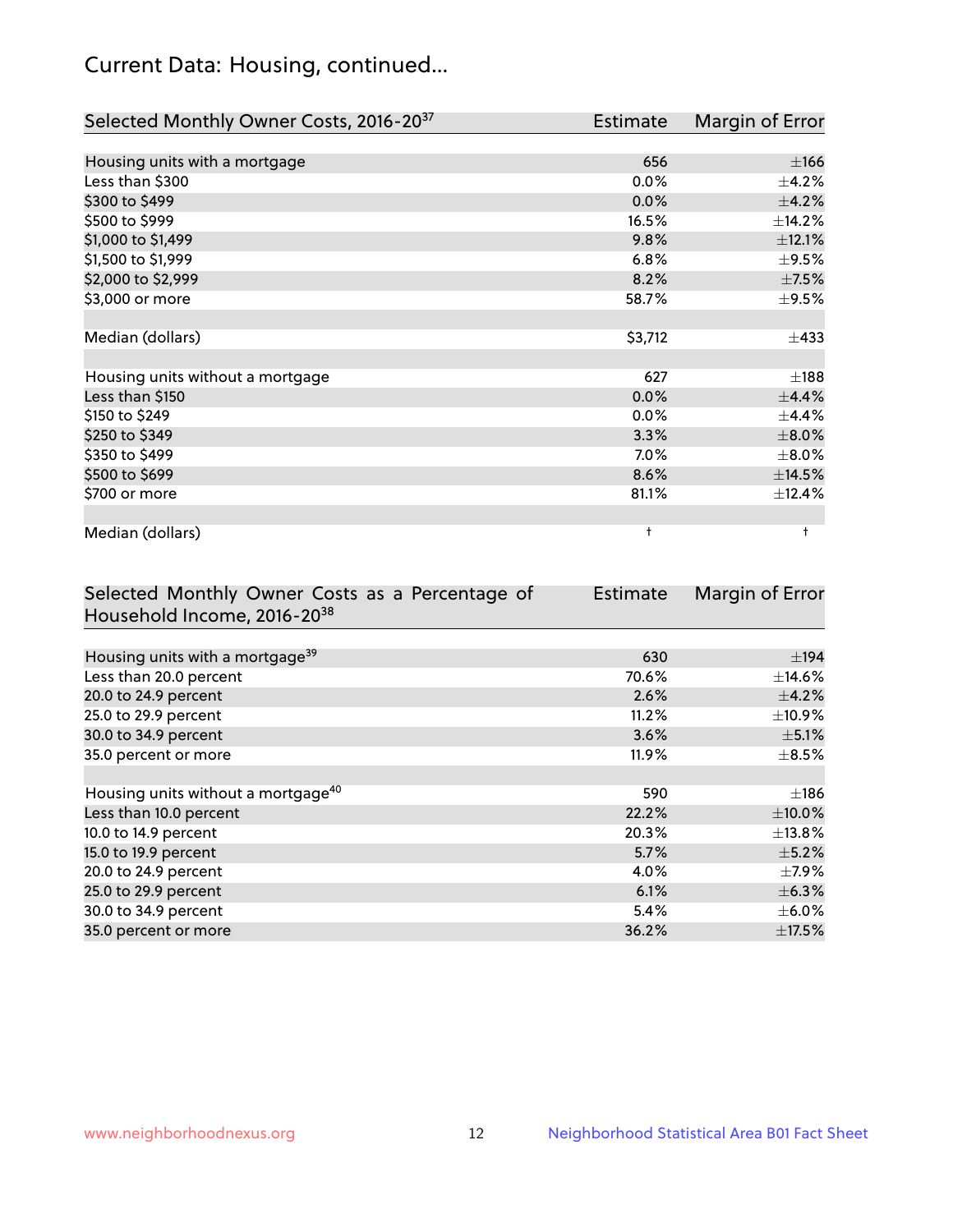# Current Data: Housing, continued...

| Gross Rent, 2016-20 <sup>41</sup>               | <b>Estimate</b> | Margin of Error |
|-------------------------------------------------|-----------------|-----------------|
|                                                 |                 |                 |
| Occupied units paying rent                      | 1,135           | $\pm 235$       |
| Less than \$200                                 | 0.0%            | $\pm$ 3.0%      |
| \$200 to \$499                                  | 22.2%           | $\pm$ 13.0%     |
| \$500 to \$749                                  | 7.1%            | $\pm$ 7.7%      |
| \$750 to \$999                                  | 3.0%            | $\pm$ 4.9%      |
| \$1,000 to \$1,499                              | 35.9%           | ±16.3%          |
| \$1,500 to \$1,999                              | 20.3%           | $\pm$ 8.2%      |
| \$2,000 or more                                 | 11.5%           | $\pm$ 7.1%      |
| Median (dollars)                                | \$1,300         | $\pm$ 82        |
|                                                 |                 |                 |
| No rent paid                                    | 26              | $\pm$ 36        |
|                                                 |                 |                 |
| Gross Rent as a Percentage of Household Income, | <b>Estimate</b> | Margin of Error |
| $2016 - 20^{42}$                                |                 |                 |
|                                                 |                 |                 |
| Occupied units paying rent <sup>43</sup>        | 1,114           | $\pm 288$       |
| Less than 15.0 percent                          | 16.9%           | $\pm$ 9.7%      |
| 15.0 to 19.9 percent                            | 11.1%           | $\pm$ 7.9%      |
| 20.0 to 24.9 percent                            | 20.1%           | $\pm$ 9.6%      |
| 25.0 to 29.9 percent                            | 23.6%           | $\pm$ 8.5%      |
| 30.0 to 34.9 percent                            | 2.4%            | ±3.3%           |
| 35.0 percent or more                            | 25.9%           | ±14.2%          |

# Current Data: Transportation

| Commuting to Work, 2016-20 <sup>44</sup>  | Estimate | Margin of Error |
|-------------------------------------------|----------|-----------------|
|                                           |          |                 |
| Workers 16 years and over                 | 2,060    | $\pm$ 309       |
| Car, truck, or van - drove alone          | 76.5%    | $\pm$ 8.2%      |
| Car, truck, or van - carpooled            | 4.8%     | $\pm$ 3.8%      |
| Public transportation (excluding taxicab) | 0.8%     | $+1.5%$         |
| Walked                                    | 2.4%     | $\pm 2.2\%$     |
| Other means                               | 5.5%     | $\pm$ 3.9%      |
| Worked at home                            | 10.1%    | $\pm$ 5.2%      |
|                                           |          |                 |
| Mean travel time to work (minutes)        | 27.4     | $\pm$ 6.3       |

| Access to a Vehicle, 2016-20 <sup>45</sup> | Estimate | Margin of Error |
|--------------------------------------------|----------|-----------------|
|                                            |          |                 |
| Occupied housing units                     | 2.444    | $\pm 267$       |
| No vehicles available                      | 15.7%    | $+7.6%$         |
| 1 vehicle available                        | 42.4%    | $\pm$ 9.1%      |
| 2 vehicles available                       | 32.5%    | $+7.7%$         |
| 3 or more vehicles available               | 9.3%     | $+4.2%$         |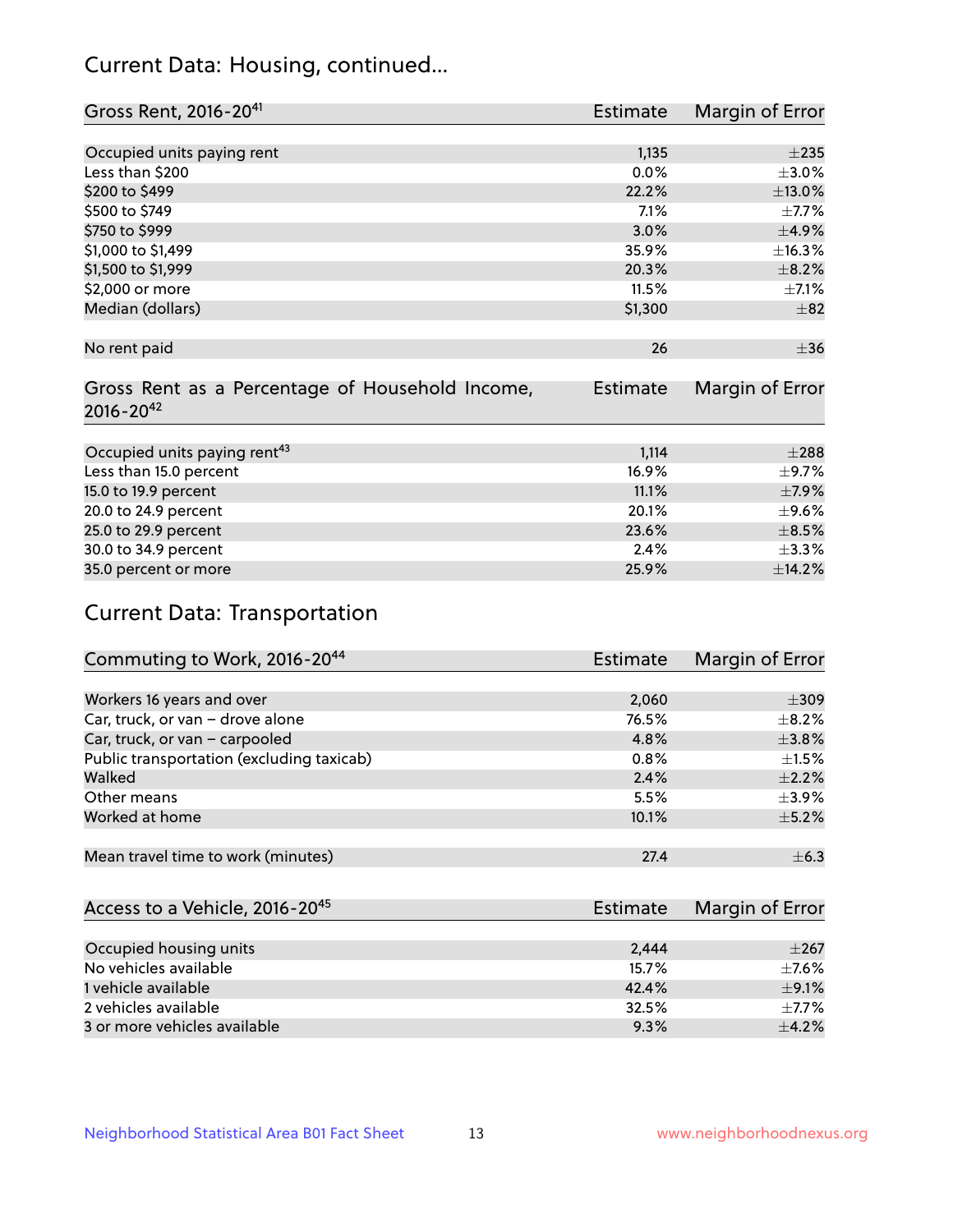# Current Data: Health

| Health Insurance coverage, 2016-2046                    | <b>Estimate</b> | Margin of Error |
|---------------------------------------------------------|-----------------|-----------------|
|                                                         |                 |                 |
| Civilian Noninstitutionalized Population                | 3,969           | $\pm 453$       |
| With health insurance coverage                          | 98.1%           | $\pm$ 3.5%      |
| With private health insurance coverage                  | 89.1%           | $\pm$ 5.5%      |
| With public health coverage                             | 30.1%           | $\pm$ 5.6%      |
| No health insurance coverage                            | 1.9%            | $\pm 2.6\%$     |
| Civilian Noninstitutionalized Population Under 19 years | 448             | $\pm$ 448       |
| No health insurance coverage                            | 2.4%            | $\pm$ 8.5%      |
|                                                         |                 |                 |
| Civilian Noninstitutionalized Population 19 to 64 years | 2,261           | $\pm$ 329       |
| In labor force:                                         | 1,843           | $\pm$ 307       |
| Employed:                                               | 1,809           | $\pm$ 297       |
| With health insurance coverage                          | 98.3%           | $\pm$ 3.2%      |
| With private health insurance coverage                  | 98.3%           | $\pm$ 3.2%      |
| With public coverage                                    | 1.0%            | $\pm 1.5\%$     |
| No health insurance coverage                            | 1.7%            | $\pm$ 3.2%      |
|                                                         |                 |                 |
| Unemployed:                                             | 34              | $\pm 297$       |
| With health insurance coverage                          | 100.0%          | $\pm$ 0.0%      |
| With private health insurance coverage                  | 100.0%          | $\pm$ 0.0%      |
| With public coverage                                    | 0.0%            | ±57.1%          |
| No health insurance coverage                            | 0.0%            | ±57.1%          |
|                                                         |                 |                 |
| Not in labor force:                                     | 418             | ±170            |
| With health insurance coverage                          | 97.6%           | $\pm$ 3.2%      |
| With private health insurance coverage                  | 91.8%           | ±10.2%          |
| With public coverage                                    | 5.7%            | $\pm$ 8.4%      |
| No health insurance coverage                            | 2.4%            | ±7.4%           |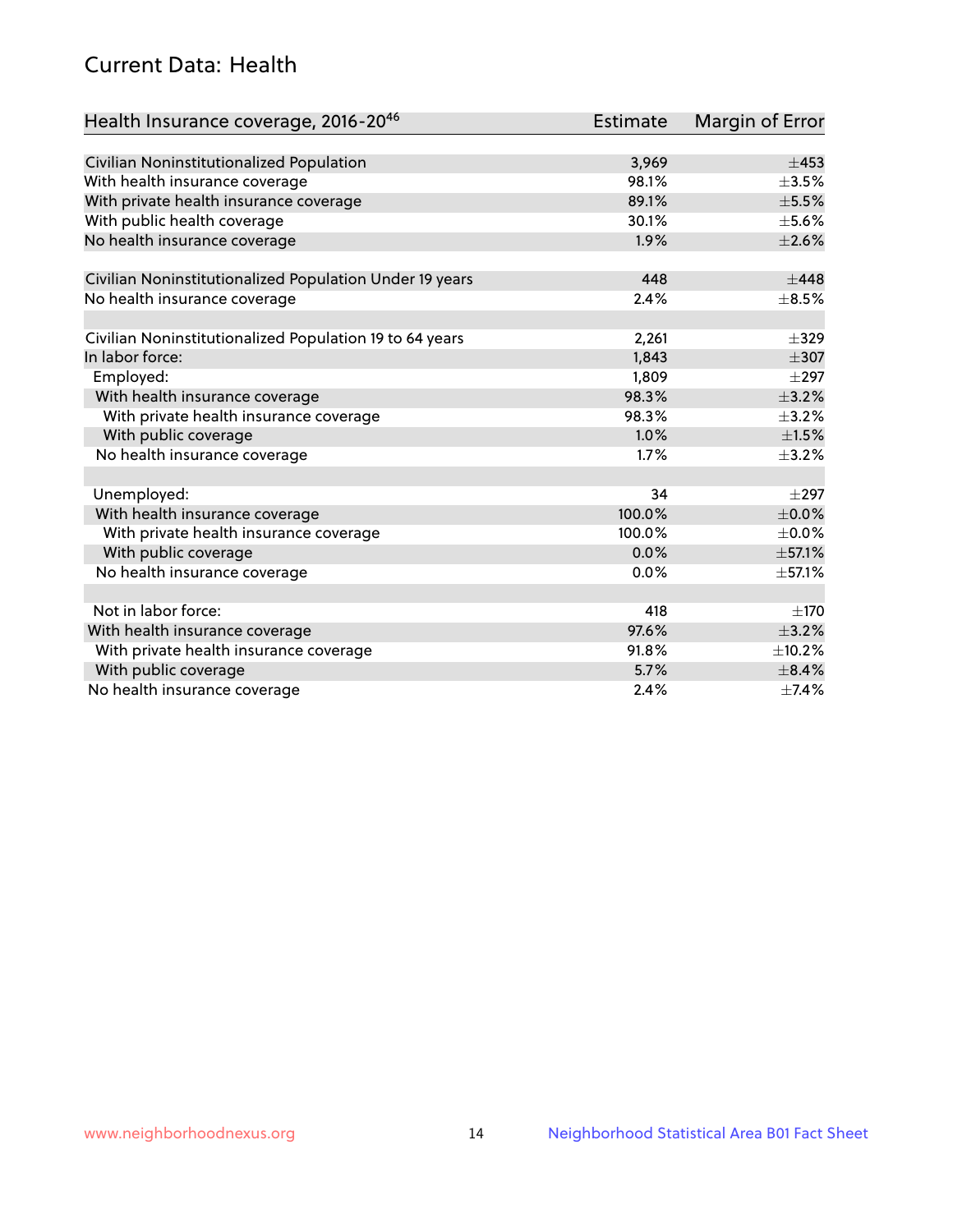#### Notes:

- 1. Source: U.S. Census Bureau, Decennial Census 2000, SF1 tables P8, P12; American Community Survey, tables B01001, B03002
- 2. This category includes Pacific Islanders, Native Americans and Alaska Natives, people who identify as some other race, and those who identify as bi/multi racial.
- 3. Source: U.S. Census Bureau, Decennial Census 2000, SF1 tables P15, P16, P18, P19; American Community Survey, tables B11001, B11005, B11003
- 4. Source: U.S. Census Bureau, Decennial Census 2000, SF3 table P37; American Community Survey, table B15002
- 5. Source: U.S. Census Bureau, Longitudinal Employer-Household Dynamics Residential Area Characteristics, Table JT01 (Primary Jobs); Workplace Area Characteristics, Table JT00 (All Jobs)
- 6. Source: U.S. Census Bureau, Decennial Census 2000, SF3 tables P52, P87; American Community Survey, tables B19001, B17001
- 7. Source: U.S. Census Bureau, Decennial Census 2000, SF1 tables H3, H4; American Community Survey, tables B25002, B25009
- 8. Source: U.S. Census Bureau, Decennial Census 2000, SF3 table H44; American Community Survey, tables B25044
- 9. Source: Atlanta Police Department, COBRA; U.S. Census Bureau, American Community Survey, table B01001
- 10. Source: U.S. Census Bureau, American Community Survey, table B01001
- 11. Source: U.S. Census Bureau, American Community Survey, table B03002
- 12. Source: U.S. Census Bureau, American Community Survey, table B05002
- 13. Source: U.S. Census Bureau, American Community Survey, table B05003
- 14. Source: U.S. Census Bureau, American Community Survey, tables B19001, B19025, B19051, B19061, B19055, B19065, B19059, B19069, B19056, B19066, B19057, B19067, B22001, B19101, B19127
- 15. Source: U.S. Census Bureau, American Community Survey, tables B19201, B19214, B20017, B19313
- 16. Source: U.S. Census Bureau, American Community Survey, table B17010
- 17. Source: U.S. Census Bureau, American Community Survey, tables B17001, B17006, B17021, B17007. Table totals may be lower than the total population, as they are based on the population for whom poverty status is determined.
- 18. Source: U.S. Census Bureau, American Community Survey, B17001H, B17001B, B17001D, B17001I. Table totals may be lower than the total population, as they are based on the population for whom poverty status is determined.
- 19. Source: U.S. Census Bureau, American Community Survey, tables B23001, B23008
- 20. Source: U.S. Census Bureau, American Community Survey, table C24030
- 21. Source: U.S. Census Bureau, American Community Survey, table C24010
- 22. Source: U.S. Census Bureau, American Community Survey, table B24080
- 23. Source: U.S. Census Bureau, Longitudinal Employer-Household Dynamics Origin-Destination Data, Tables JT00 Main and JT00 Aux
- 24. Source: U.S. Census Bureau, Longitudinal Employer-Household Dynamics Origin-Destination Data, Tables JT00 Main and JT00 Aux
- 25. Source: U.S. Census Bureau, Longitudinal Employer-Household Dynamics Origin-Destination Data, Tables JT00 Main and JT00 Aux
- 26. Source: U.S. Census Bureau, Longitudinal Employer-Household Dynamics Origin-Destination Data, Tables JT00 Main and JT00 Aux
- 27. Source: U.S. Census Bureau, American Community Survey, table B14001
- 28. Source: U.S. Census Bureau, American Community Survey, table B15002
- 29. Source: U.S. Census Bureau, American Community Survey, tables B11001, B11003, B11007, B11005, B09019
- 30. Source: U.S. Census Bureau, American Community Survey, tables B25002, B25003, B25004
- 31. Source: U.S. Census Bureau, American Community Survey, table B25024
- 32. Source: U.S. Census Bureau, American Community Survey, table B25034
- 33. Source: U.S. Census Bureau, American Community Survey, tables B25009, B25008, B25003
- 34. Source: U.S. Census Bureau, American Community Survey, table B07003
- 35. Source: U.S. Census Bureau, American Community Survey, table B25075. This value is self-reported and may differ from home values as determined by the County Tax Assessor.
- 36. Source: U.S. Census Bureau, American Community Survey, table B25081
- 37. Source: U.S. Census Bureau, American Community Survey, table B25087
- 38. Source: U.S. Census Bureau, American Community Survey, table B25091
- 39. Excludes units where Selected Monthly Owner Costs as a Percentage of Income cannot be computed.
- 40. Excludes units where Selected Monthly Owner Costs as a Percentage of Income cannot be computed.
- 41. Source: U.S. Census Bureau, American Community Survey, table B25063
- 42. Source: U.S. Census Bureau, American Community Survey, table B25070
- 43. Excludes units where Gross Rent as a Percentage of Income cannot be computed.
- 44. Source: U.S. Census Bureau, American Community Survey, tables B08101, B08013
- 45. Source: U.S. Census Bureau, American Community Survey, table B25044
- 46. Source: U.S. Census Bureau, American Community Survey, tables B18135, B27011

The dagger (†) symbol denotes values that cannot be computed.